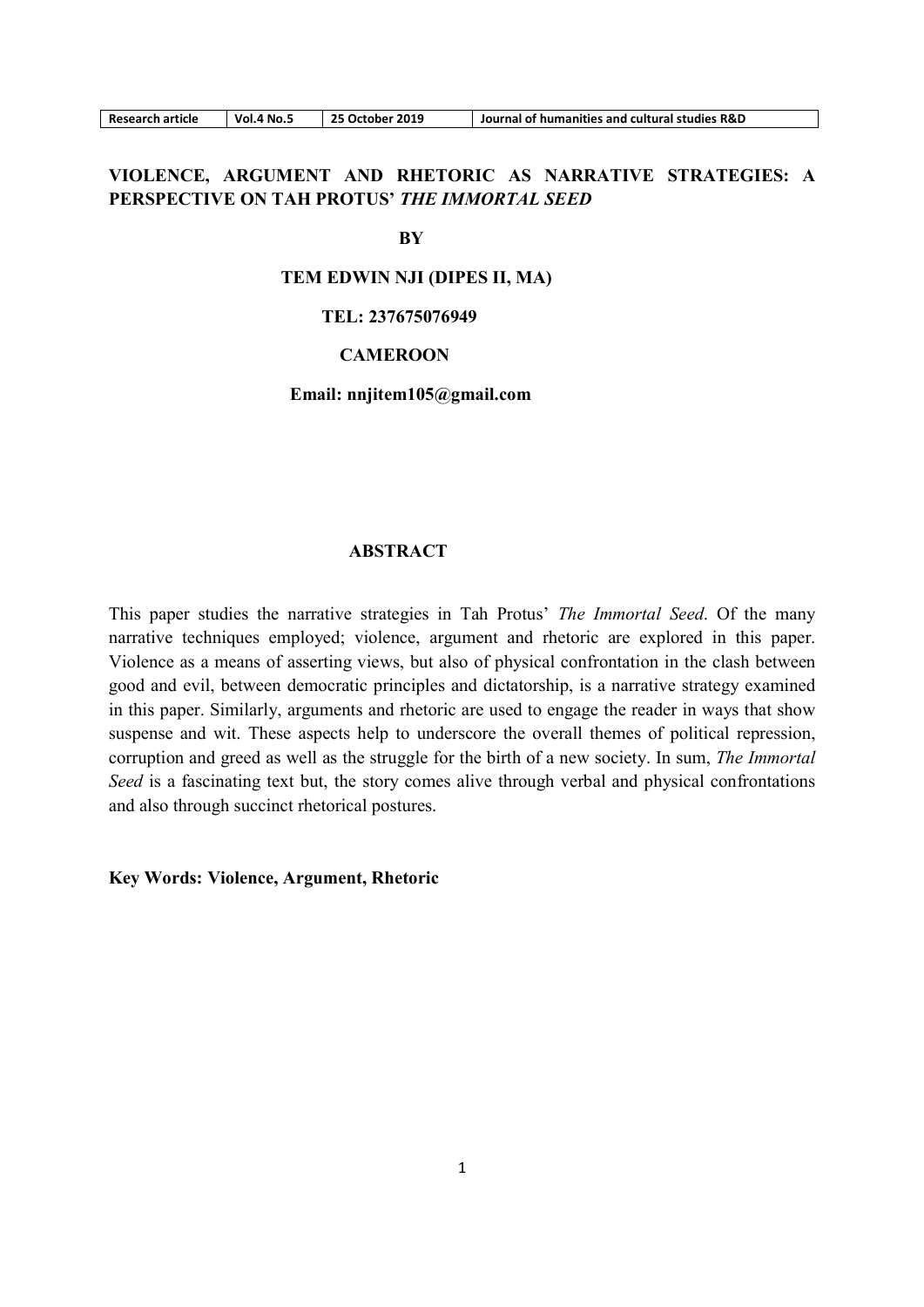| <b>Research article</b> | Vol.4 No.5 | 25 October 2019 | Journal of humanities and cultural studies R&D |
|-------------------------|------------|-----------------|------------------------------------------------|

Getting the people on their feet tells with cryptic clarity where the people are, weighed down as they have been – and continue to be – by age-old stories of exploitation, first by others, then by their own, and now by both. It is the novelist's duty to lift the African out of these difficult conditions. And he can only do so by making proposals, by charting a course for the African to follow into future cultural freedom and pride- George Nymandi

#### PREAMBLE

The words above are culled from George Nyamndi's 2004 publication: Prospective Commitment in African Literature in which the scholar makes a case for the arduous task that lies in wait for the African novelist (writer); that of chatting a way forward rather than the overbeaten track of the romantic pursuit of dreams of a bygone cultural Eldorado. In this "enriching but yet to be adequately known literary tradition, Cameroon Anglophone literature" (Teke 2013:128) Tah Protus definitely occupies an incontestable position. Author of The Immortal Seed, (2015), Tah Protus until his death on 23<sup>rd</sup> February 2018, had established a reputation not only as leading literary pamphleteer, but also as a creative writer, winning the 2011 Eko Price for Emerging Anglophone Cameroon writers for his novel The Immortal Seed. One does not need to stretch the imagination too far, then, to understand why this award-winning novel has become a course book for Cameroonian secondary schools, tested at the Cameroon General Certificate of Education (GCE), Ordinary Level Literature in English.

While the foregoing observation may be true, leading scholars of Anglophone Cameroon Literature in English of the ilk of Teke Charles, George Nyamndi and Andrew Ngeh are yet to undertake full-length studies of Tah Protus' prodigious talent as evinced in The Immortal Seed. In this paper, I examine the use of violence, argument and rhetoric as strategies of innovative creativity which the author employs to drive home his message. Though on the larger scale one could classify him along with liberal humanist authors, "who write … generally expressing a whole range of different emotions on all types of topics that catch (his) fancy" (Ambanasom, 6), it is a label that one can't wholly bring to bear on this novelist for while he is at once a combative cultural personality, he has equally charged his novel with socio-political concerns in ways that the novel becomes a mirror image of his Cameroonian homeland and post-colonial Africa as a whole. It is from a postcolonial perspective then, with such aspects in mind like language, hybridity and Achille Mbembe's "aesthetics of vulgarity" (102-141), that one shall read Assi Jude's behavior in postcolonial terms, as a product of the "commandement", an arm of the "distinctive regime of violence" (ibid,102)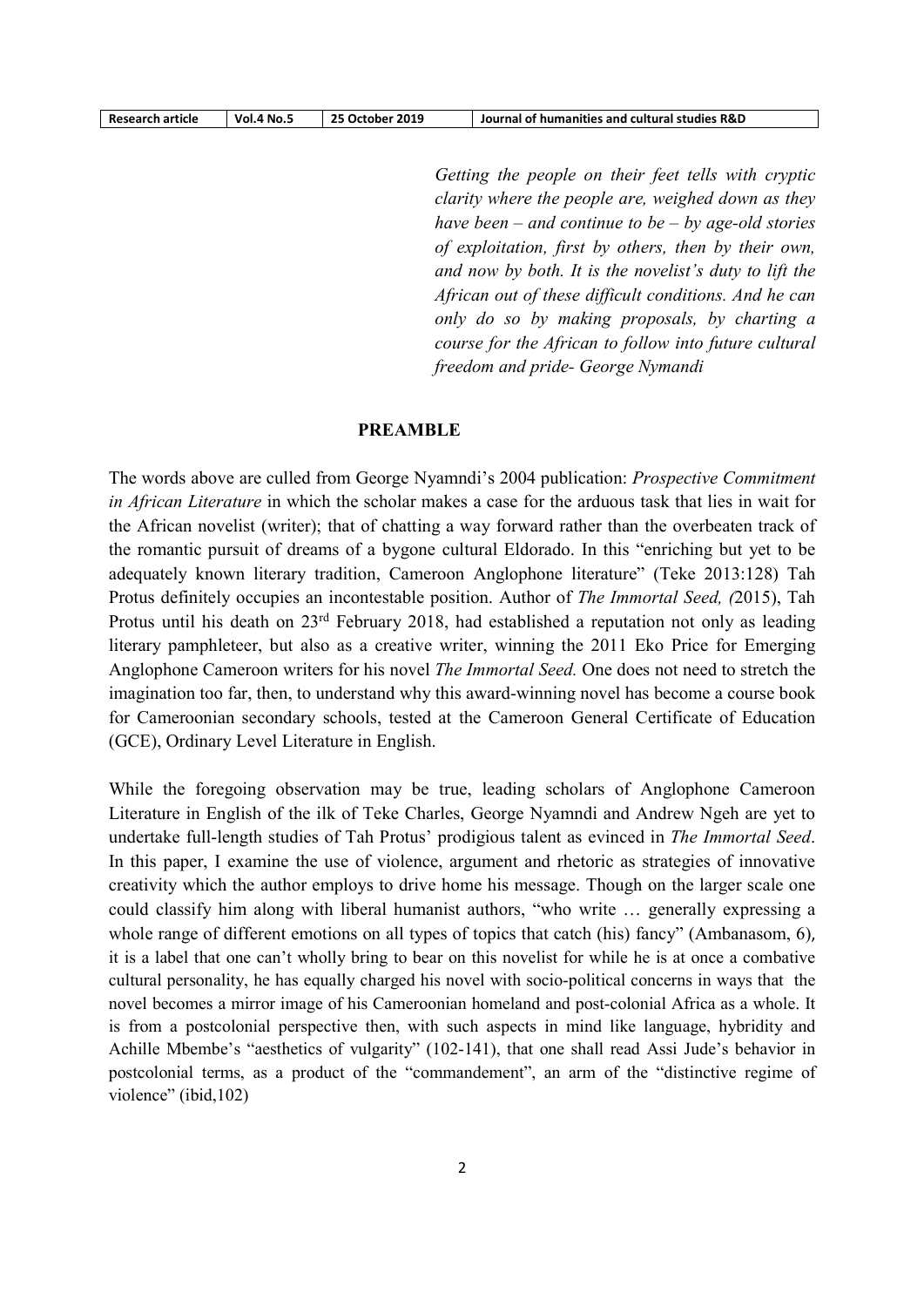| <b>Research article</b> | Vol.4 No._ | 25 October 2019 | Journal of humanities and cultural studies R&D |
|-------------------------|------------|-----------------|------------------------------------------------|
|-------------------------|------------|-----------------|------------------------------------------------|

The Immortal Seed tells the story of Assi Jude, who recalls, 28 years earlier, his life-changing experience at the Mutegene Police Academy. A man from Dik, in the "Grass Fields" (5), Assi recalls the tortuous journey that got him, along with other forty-five recruits to the Police Academy, in Mutegene, –"a little neighborhood perched upon a small hill overlooking Tiko town…"(5). Arriving from humble beginnings and background, and still unscathed by the corrupting influence of Cameroonian public life, evidenced in him surrendering to the authorities upon arrival, naively the "18.500frs which his family …had contributed on the eve of his hasty departure and given him for upkeep during his fifteen months of training" (9), Assi undergoes rapid psychological transformation, indulging in high level crime. Once a full-blown adult, lulled by the desire for material gain and personal comfort, Assi goes for a wife, ready to have as many children as possible in order to, as he swore, "to fill the names of twenty-one children on his salary documents, (11), to benefit from family allowance. No sooner is his mind made up on Akwen, his childhood crush, than the realization that Tembi, the young Prince, is his rival in love. He knocks out Tembi with a death blow and simulates a suicide. But, Tembi's courtship of Akwen has not been wholly improvident. Akwen is in the early stage of pregnancy when Assi takes her to wife, a thing the latter is totally oblivious of. The passenger-woman's reminder to Assi that "your wife is pregnant…don't let anyone know it" (35), strikes a false note of self satisfaction on Assi who concludes that the "afternoon Akwen spent with him had thus been fruitful" (ibid). Thus, Akwen and Assi live in a marriage built on falsehood: the one not aware that his hands are blood-soaked, the other living in the illusion that he is the author of a growing pregnancy. Tebene, the "product" of the union grows to an adult. But back home, in Dik, it is the story of dubious Mbaku, who outsmarts Tebo, momentarily over land involving Agwe, the business magnate. This does not escape the attention of Chief Jiggang, the authoritarian chief. No sooner does Tebene arrive than the real drama unfolds, resulting in physical combat. In the end, Assi and Jiggang die ignominiously, Tebene becomes Fon and Bi is queen ushering in a new dawn for Dik.

While the novel may appear inscribed within the tradition of cultural (mis)representation, it speaks volumes of the totality of contemporary Cameroonian/African society: its sordidness, greatness, corruption, lofty ideals of cultural magnanimity and grace, betrayal and marginalization but also its hope and drive towards collective fulfillment. In handling this ambivalence, the author displays a mastery of craft often using creatively, aspects of violence, argument and rhetoric to drive home a socio-political and cultural message.

### DISCUSSION

### i) The Language Problem

"They wondered why all their teachers appeared to be French speaking while they, students, were English-speaking. Were there no English speaking Police Officers who could train them?"  $(9)$  - Assi

The concept of violence has been extensively theorized in literature.It suffices then to illustrate with a few instances. Ngugi Wa Thiongo'o is of the opinion that "violence in order to change an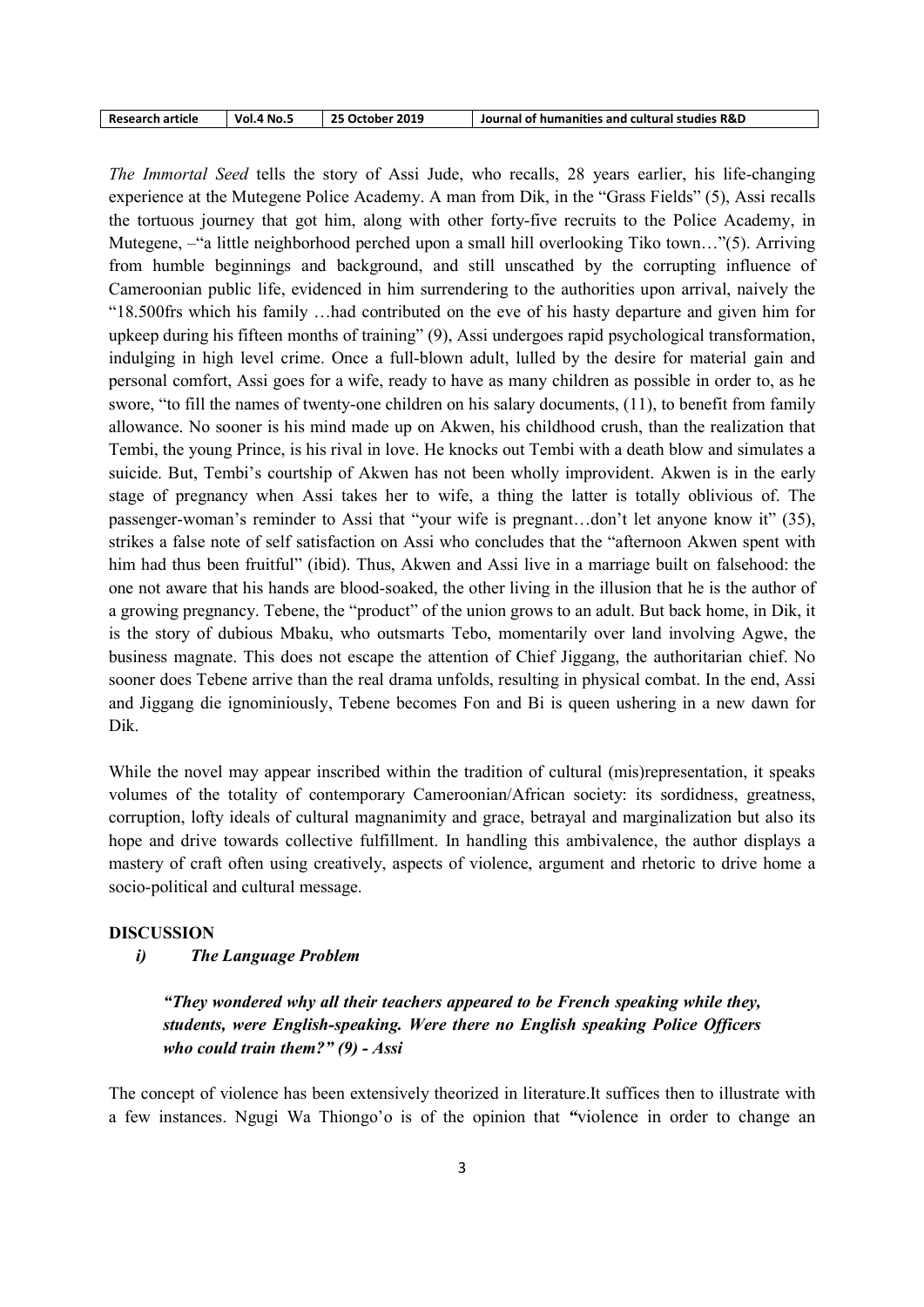| Research article<br>25 October 2019<br><b>Vol.4 No.5</b> | Journal of humanities and cultural studies R&D |
|----------------------------------------------------------|------------------------------------------------|
|----------------------------------------------------------|------------------------------------------------|

intolerable, unjust oppressive social order is not savagery; it purifies man. Violence to protect and preserve an unjust, oppressive social order is criminal and diminishes man" (28). Ngugi, a radical anti-imperial writer, is often noted for his Marxist view of society where he perceives only two groups of people in society, The Haves and Have Nots both locked in the never-ending combat of class struggle. Ngugi is not exclusively in a class of his own. Wole Soyinka has argued that "Now, nothing can be more proletarian than violence: violence, we know is one of the few commodities: unlike rice, it cannot be placed under license. Even so, I wish to stress that violence has to be produced" (98). It comes then as no surprise that scholars of literature have made recourse to this, sometimes necessary evil, in literary analysis. Ngeh and Jick captioned their article "The Moral Concept of Violence in African Literature…," (2002) while Ngeh's "Anger and Rejection- the rhetoric and dialectics of violence in Anglophone Cameroonian poetry", argues the case that "change and development are embodied in the principle of dialectics and the aesthetics of violence" (2015: 43). It is a view amplified by Bate Besong when he writes that "we can construct a Cameroonian reconnaissance out of the cultural survivals of our curfewed mentality of inferiority and thereby free ourselves from habit, explode rationality and create a cathartic kind of rejuvenation through a psychology of violence and revolt"(5). These writers/scholars have internalized violence as a justifiable response to a society built on repression of dissent, linguistic subjugation and moral corruption. Political science reminds us that "violence is built into unequal, unjust and unrepresentative social structures (imperialism, capitalism, caste society, patriarchy, racism, colonialism) and should hence be defined as a situation in which actual realizations of human beings are below their potential realizations"(3).

Assi's observation above, that he, like other recruits, wondered aloud why they wouldn't be trained in the Police Academy in a language other than French constituted for him the first form of linguistic/culture shock, the beginning of a journey towards a superiority syndrome such as is the case in his Cameroonian homeland for which TheImmortal Seed is a microcosm. One chuckles, as the Police officer's rendition of English takes on humorous undertones. Assi registers with disdain how Superintendent Essono, the man with an "Americanized attitude of the English Language" (8) speaks to the recruits:

> Recruits!...from zissimpol operation, you can see how diszonest you are. For zis reason, you shall lose all zismani. As zecitizons about to be trained for ze sacred duty of ze maintenance of ze law and ze order, ze protection of ze property and ze human lives,it is obligatoire for you to be honest and obedient all ze times. Ze lesson one, repeat after me: a police officer alwez be ze most honest citizen in ze country." (9)

The language question has constituted one of the contentious issues of debate in African literature. From the Ngugi-Achebe epoch of the 60s, to the emergence of young literary scholars, language has remained central as the carrier of the postcolonial experience. In what he considers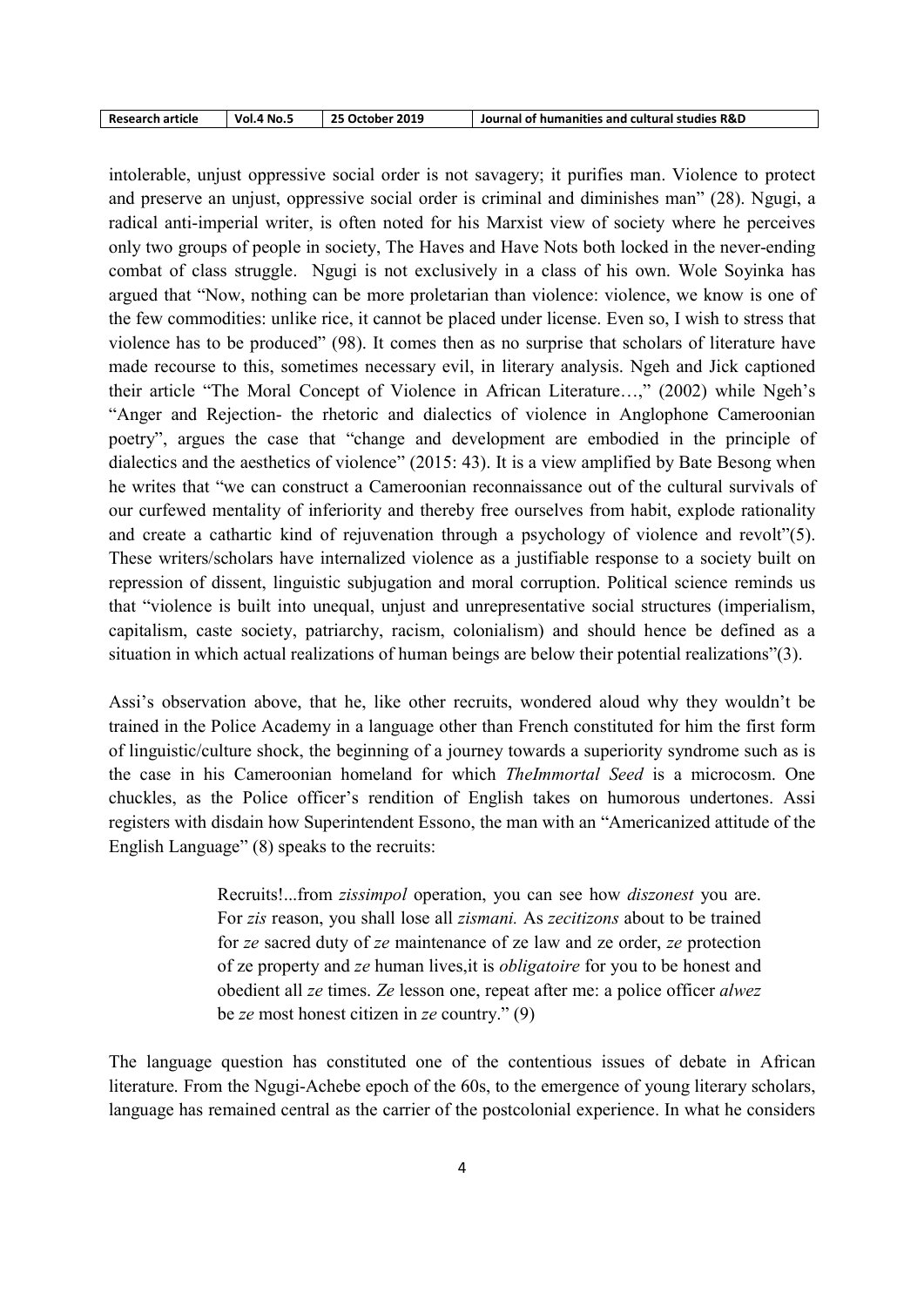| <b>Research article</b> | <b>Vol.4 No.</b> | 25 October 2019 | Journal of humanities and cultural studies R&D |
|-------------------------|------------------|-----------------|------------------------------------------------|
|-------------------------|------------------|-----------------|------------------------------------------------|

as the prospective role of the writer in Africa, Nyamndi draws inspiration from the Achebe – Ngugi linguistic debate and submits that "cultural independence passes necessarily through linguistic authority. Culture is therefore subsumed in language and there can be no cultural independence outside linguistic independence. 'No man can understand another whose language he does not speak", says Achebe, "and 'language here does not mean simply words, but a man's entire world view'…" (Achebe 1978: 7). It is a message clearly brought home, only in other words, by Teke Charles when he writes that "Imperialist languages such as English, French, Spanish and Portuguese carried imprints of Western epistemologies of dominance, but were paradoxically dominated within the matrix of anti-colonialist struggles which used these same languages as strategic assets in quite different communicative and discursive contexts. This linguistic susceptibility disrupts imperial language as unique cultural capital and repositions the language in a myriad of cultural, anthropological, philosophical and ideological contexts." (72) The thrust of Teke's article is the ability of the African writer to domesticate the language to local realities in line with Achebe and Jean-Paul Sartre's view that the postcolonial writer must strip French/English words of their original meaning and do "violence to it" (1948: xx).

At issue here, though, is not Tah Protus' ability to domesticate the local idiom to suit the French, English and Dik communities that he straddles. It is the idea that the languages; English and French, are one of the sources of psychological violence in the text and one of the leading sources of home grown terror<sup>1</sup> in present day Cameroon. Assi Jude expresses this dissatisfaction with the monolingual background of his trainers. "Were there no English speaking Police officers who could train them" (9), the recruits ponder. The French language, with its worldview, transforms Assi completely that he begins, like Achebe says, to think and dream in the language of his training, lending credence to George Ngwane's observation of the Cameroonian syndrome that "the military officer insists on speaking French, types his reports in French, does his military maneuvers in French thus giving the impression that lectures in the military school are delivered only by Voltaire, Moliere…." (24). Assi later becomes corrupt, contemptuous of others and resorts to "Prime Survival Stratagems", a means of blatant extortion.

Cameroon's French and English bilingual status, the product of its dual(and triple) colonial tutelage, rather than be extolled as one of the strengths in its colonial encounter, has unfortunately degenerated into rancor, hate and recrimination. This is a view equally shared by Kenneth Usongo in his study of Shadrach Ambanasom's Son of the Native Soil. He writes: "... the relationship between these two groups (Francophones and Anglophones) translates as one between the dominant and the dominated as evidenced in the constant use of French in Anglophone sectors of the country…The imperious tone of the guard is not only a simulation of the authoritarianism of one linguistic group over the other in Cameroon, but also a questioning of

-

<sup>&</sup>lt;sup>1</sup> Anglophone Separatist leaders arrested in Nigeria and deported to Cameroon in 2017 were tried on terrorism charges. One of their lawyers, Christopher Ndong, said "ten charges have been brought against them, including terrorism, secession, civil war and revolution", courtesy of Reuters. Since then, the term terrorism has loosely been used to label separatist fighters who in turn label government security forces as terrorist soldiers.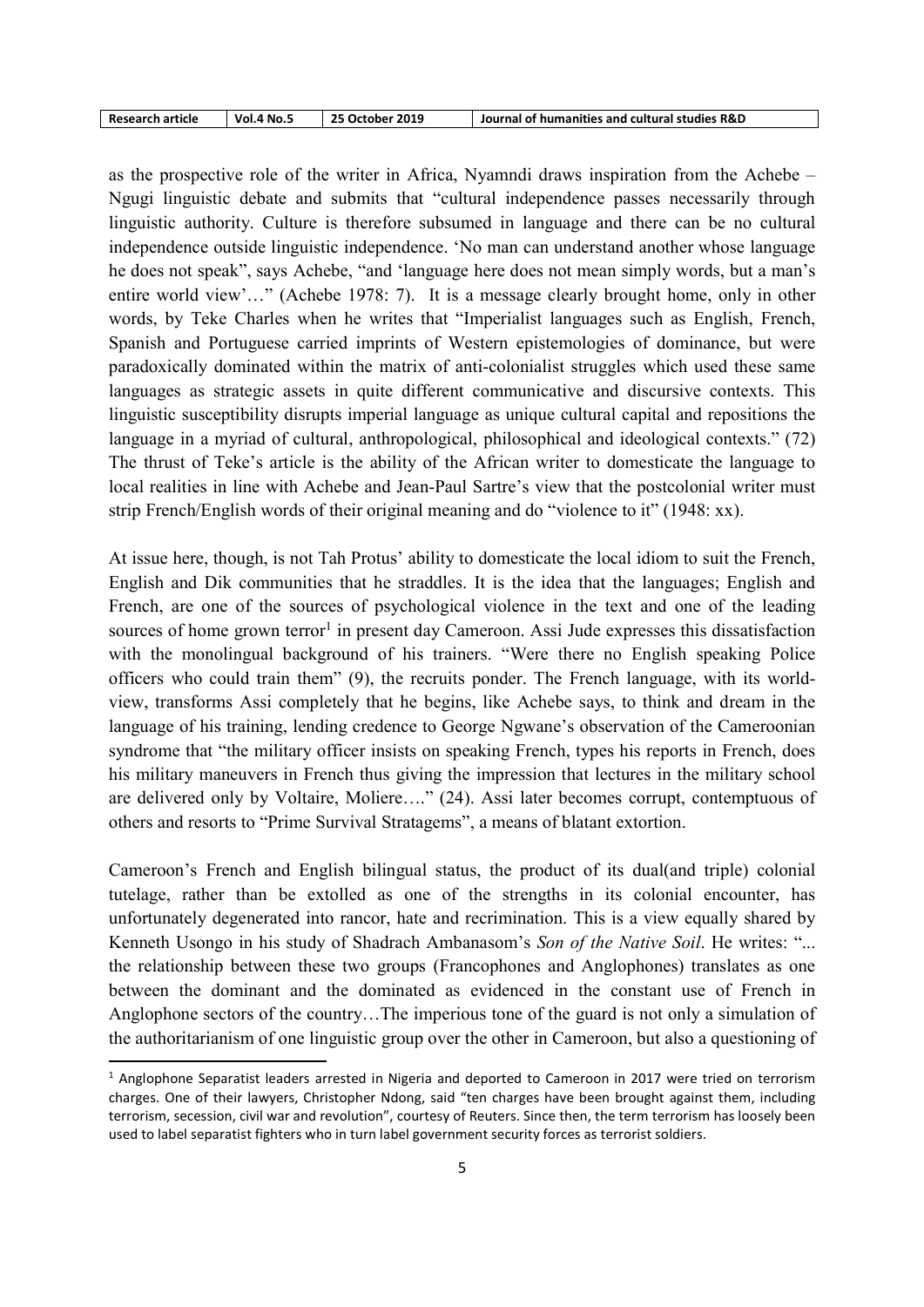| <b>Research article</b> | <b>Vol.4 No.5</b> | 25 October 2019 | Journal of humanities and cultural studies R&D |
|-------------------------|-------------------|-----------------|------------------------------------------------|
|-------------------------|-------------------|-----------------|------------------------------------------------|

the Anglophone identity" (2). The Police Academy in Assi's case is more symbolic of a wide ranging phenomenon of linguistic and cultural domination which, in 2016, degenerated into public acrimony, protest and violence. Earlier, in 2012, George Ngwane, an essayist and public intellectual, had mourned the fate of the bilingualism experience in Cameroon when he distinguished between what he termed "Social bilingualism" and executive bilingualism" (23). While Ngwane went at length to expose some of the linguistic atrocities in officialdom that could blow into violence, he ended in wishful thinking by arguing that "let the Anglophone not deceive himself that because English Language is more universal, Cameroon should become an Anglophone state or because Francophones are the majority, therefore this country must be Francophonised"(22). Now a member of the Commission on the promotion of Bilingualism and Multiculturalism<sup>2</sup>, his much elaborated bilingual thinking is yet to yield much-needed fruit in the public space.

### ii) Violence begets violence

-

Once Assi gets through with Police training, he becomes what Achille Mbembe calls agents of the "Commandement. (14)" Of the commandement, in the Aesthetics of Vulgarity, Mbembe talks about "the generalized instrumentalization of human existence and the material destruction of human bodies". (14) Mbembe's view is that the postcolony is characterized by agents of death of which the Police core constitutes part. They are agents of the claustrophobic existence that is part of daily reality. Assi, for one, is now of a superior class and finds inward gratification with the scare caused by his sheer appearance. On his return home to get a wife, his appearance at Yesseb Andang's compound sends shock waves. We read that, "as soon as the child looked up and saw a uniformed officer in their compound, he dived into the mother's compound crying, 'Those bad people have come again'. The boy's mother hurried out to see who the bad people were. She stood mortified as her eyes fell on the officer. She remembered how uniformed people arrested her husband…ever since Yeseb Andang returned from the Gwofon guardroom and recounted the cruelty of the officers, the entire household dreaded any human being in military wear!" (21) Hence, Assi incarnates an institution that thrives on violence. No doubt, the entire household is scared beyond comprehension. More importantly, though, Assi has imbibed a very high degree of combative ardor. Inflicting psychological and physical violence on others becomes part of his routine. For example, after the "tumultuous aftermath of a national political event in hinterlands of Bande" (165), Inspector Assi is in charge of the investigations, and this becomes an opportunity for him to "make extra money" (ibid). Assi intimidates and extorts with impunity, forcing men to sign blank sheets of paper which he later doctors for private gain. Such injustice, in the position of power, is brought home in clear terms:

<sup>&</sup>lt;sup>2</sup>Amidst rising protest in Anglophone Cameroon, President Paul Biya signed the decree creating the Commission on the Promotion of Bilingualism and Multiculturalism on the  $23<sup>rd</sup>$  of January, 2017. This was followed on the  $15<sup>th</sup>$  of March 2017, by the decree appointing the members of the commission, amongst them, Ngwane George Esambe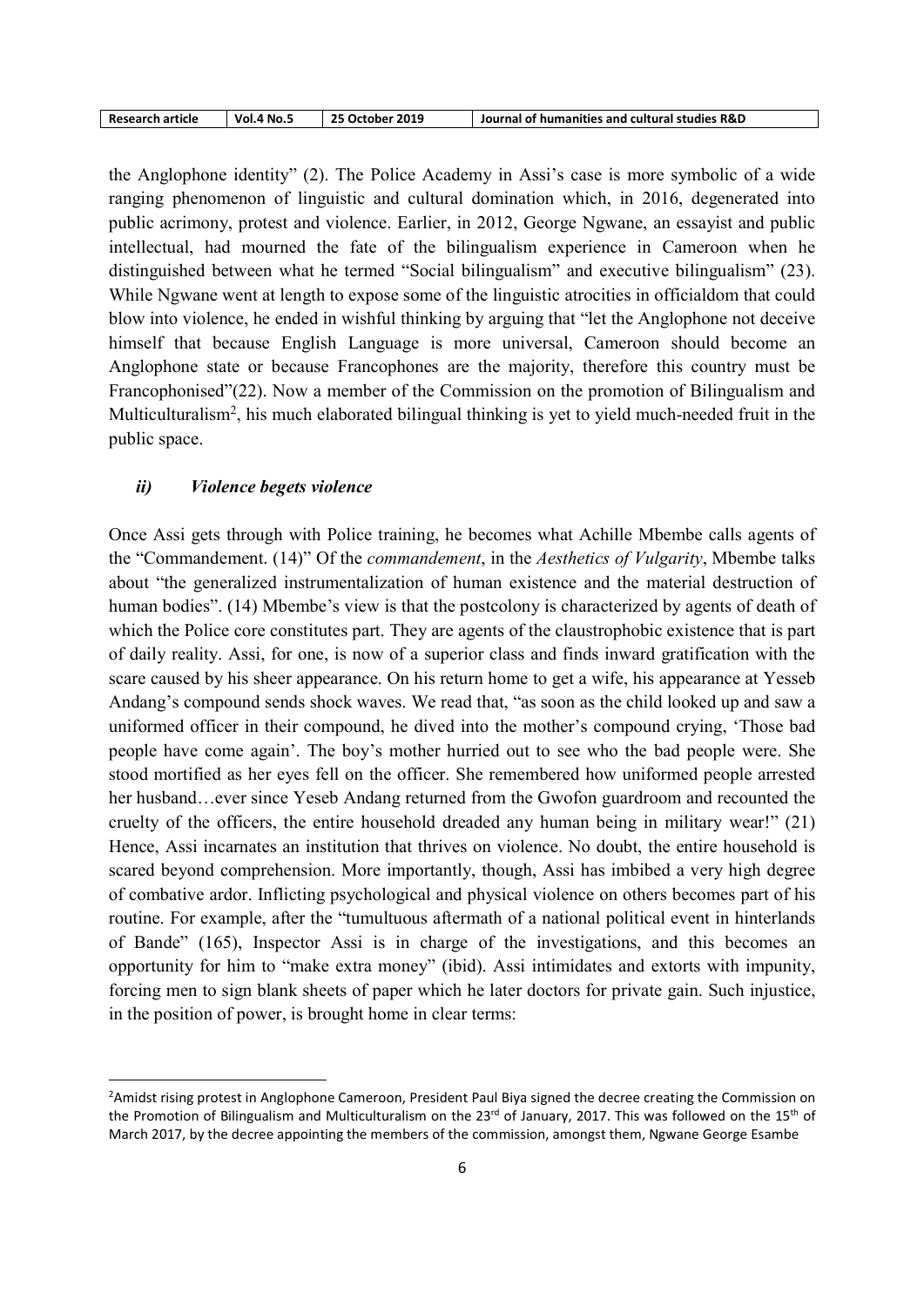| <b>Research article</b> | <b>Vol.4 No.5</b> | 25 October 2019 | Journal of humanities and cultural studies R&D |
|-------------------------|-------------------|-----------------|------------------------------------------------|
|-------------------------|-------------------|-----------------|------------------------------------------------|

The signed declarations were later published in government newspapers and over national radio and TV. The culprits were thus moved to high security prisons where they awaited trial. Six months later, news filtered that the men had died in detention. Assi could remember the detail graphically. Ever since the men died, Assi had stiffened his feelings. (166)

Assi's propensity to violence, as exemplified above, is in many ways a metonymy of his Cameroonian topography hence lending credence to the views of J. Bronowski and Bruce Mazlish in The Western Intellectual Tradition, (1970) that "the style of a period is a vivid expression of its totality, in which we read as it were, the thumbprint of history – or to change the metaphor, we discover the character of an age from its handwriting" (1970:150). Assi's violence is oppressive and not redemptive.

Nowhere is Assi's violence more glaring than in his realization that his rival in love, Tembi is about to get married to Akwen such that he devises a means to eliminate Tembi and win his prize. Though Tembi's elimination by his love rival is from the backdrop of a childhood love contest over Ijang, where Assi felt slighted, killing Tembi is particularly exacted with complete grossness. We read that: "as Tembi leaned his back against Assi's chest to listen, Assi suddenly gripped him firmly from the neck in a calculated tight strangulating angle formed by the inside of his left elbow. At the same time, he punched him viciously hard, thrice, around the diaphragm with his right fist. Taken thus unaware, Tembi was such easy prey that he lost consciousness without the least noise of resistance." (29) With such a vindictive sensibility, Assi has delivered the death blow that knocks out the rightful heir to the throne of Dik, hitherto denied his inheritance by a violent and usurping Fon Jiggang. What is also fascinating, though, is that Assi has just laid the foundation of what will be a most violent mud-soaked exit for him. Assi's mode of death, after his violent escapades, is particularly telling of the purification power of violence for all the injustices and pains he has so far inflicted on others. When events turn against him at the end, Assi takes to his heels, diving straight into mud! Once he is pulled out of the physical and metaphorical mud in which he had soaked his entire life, he is left with nothing but a lament: "Yes, breathed out Assi…I should have known that. Mbobog said it! …the hair and the fingernails were right by me. Oh, oh, he lamented, knowing that the ingredients he needed for his survival had all been so near to him" (231). Hence, while Assi's violence has always been repressive, that against him is wholly an act of purification.

## iii) Fon Jiggang and the Megwe: a Metaphor of Repressive Violence

Protected by the grand portrait of the President of the Republic that hangs on every wall, marks the junctions of the main avenues, and graces the jails and the torture chambers, an undisciplined army of dishonest police, informers, identity-card inspectors, gendarmes, men in khaki, and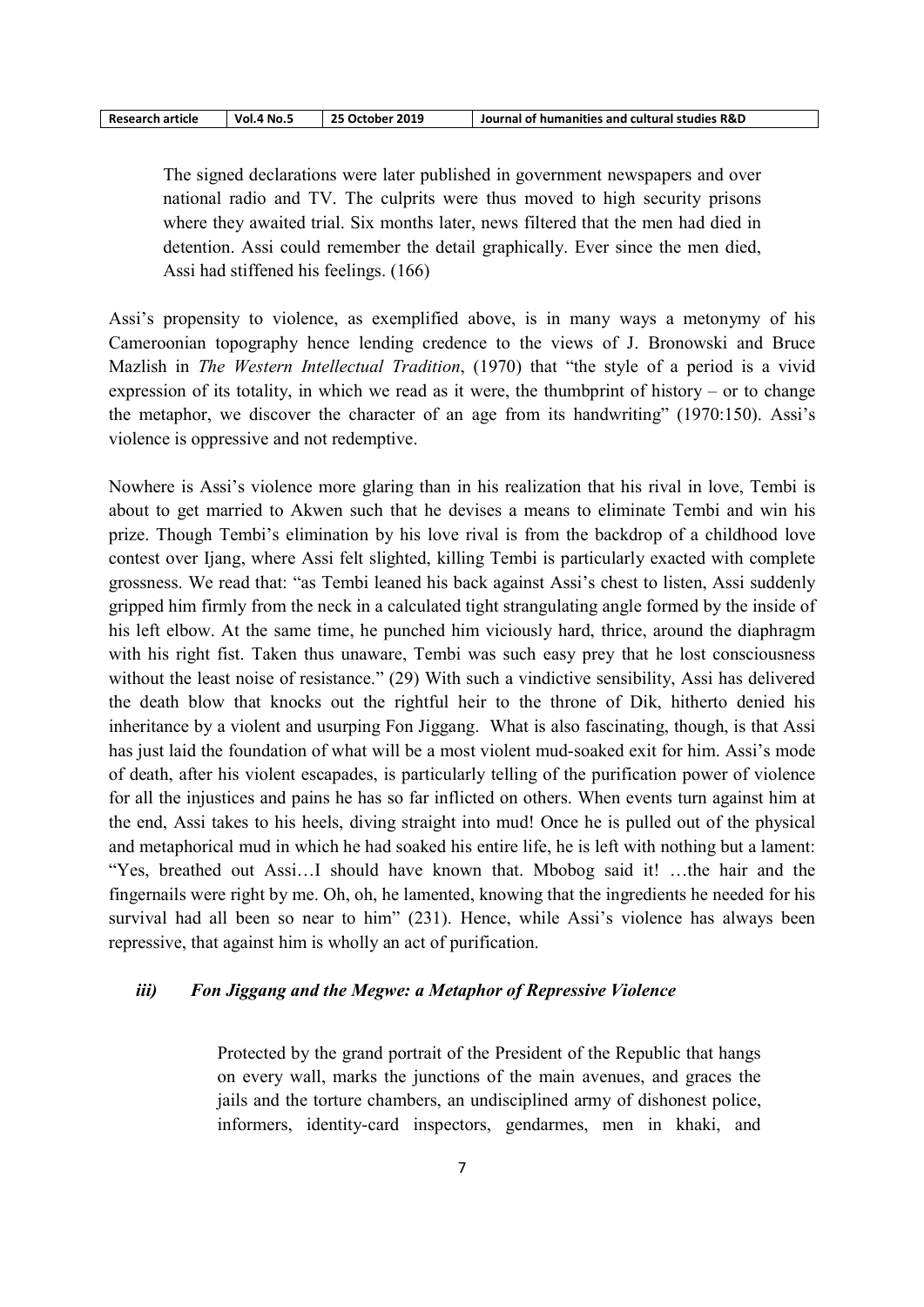| <b>Research article</b> | - Vol.4 No. . | 25 October 2019 | Journal of humanities and cultural studies R&D |
|-------------------------|---------------|-----------------|------------------------------------------------|
|-------------------------|---------------|-----------------|------------------------------------------------|

impoverished soldiery coerce the common people blatantly,seizing what they have no right to seize. They practice raw violence. It is not simply a matter of whippings and beatings, which… are the lot of ordinary people in the prisons, police stations, and other houses of detention. (Mbembe: 124)

Fon Jiggang, the authoritarian Fon of Dik, encapsulates a brutal regime of violence, much in resonance with Achille Mbembe portrait of the postcolony as adumbrated in On the Postcolony. The Fon's quest for power pushes him to forcefully take the throne from the rightful heir, Tembi forcefully. There begins his reign of terror. Quite curiously, he adopts the "Lion" image (the same animal image often associated to the Cameroonian President, Paul Biya), a totemic reference to the high affinity for power, strength and dominance. Quite genteel in comparison to Africa's "strong men" leaders, no one questions the Fon's authoritarian diktat. His sheer appearance causes panic and adulation. When he first encounters Tebene at the river Juajua, where the latter is oblivious of the cultural dictate of leaving the river while the "lion" crosses, everyone else reads Tebene's actions to be evident signs of "banga" (122). Everyone watching in disbelief, measures in the mind what punishment lies in wait for the cultural miscreant, and indeed the "Lion King" pronounces it: "I pronounce that that boy be killed by whoever has the first opportunity. He is a danger to the clan! And that she-traitor going with him is food for the Lion!" (123). The "food" so referred is a euphemism for his sexual escapades.

The *megwe* are the Fon's foot soldiers. They are ready to do his bidding without question. They are synonymous to Mbembe's "impoverished soldiery who coerced the people blatantly" (ibid).Once they are unleashed behind the fleeing Tebene and Bi, we find them giving updates to the Fon: "there are over one hundred and fifty megwe out now, Mbeh, the leader explained. That boy and girl cannot escape the dragnet we've laid out for them." (130). It is amazing, paradoxically though, how these soldiers after a period of searching, suddenly turn to sloth and self-aggrandizement, putting on a lot of weight and forgetting the task for which they were assigned- to capture the fugitives. Their action is perhaps a palpable warning that even the most loyal foot soldiers can sometimes reverse their loyalty.

In the land question pitting the dubious Mbaku and gullible Tebo, Fon Jiggang sets in, projecting a full measure of impudence and ruthlessness. Mbaku has dubbed Tebo of Assi's land, consenting to a deal of 6 million and accepting an advanced pay. But this is done without the consent of the Fon, Jiggang. Land, in this case, becomes a symbol of his power and authority. Asoh's report about the land deal makes "Fon Jiggang to get up and listen to a story about a secret land sale in his dominion, a daring affront against his royal prerogatives" (117). When he fails to have things done his way, Fon Jiggang resorts to violence against the land dealers, hoping to reap, in the most crocket way from Agwe. One of such ways is to subject Mbaku, Tebo and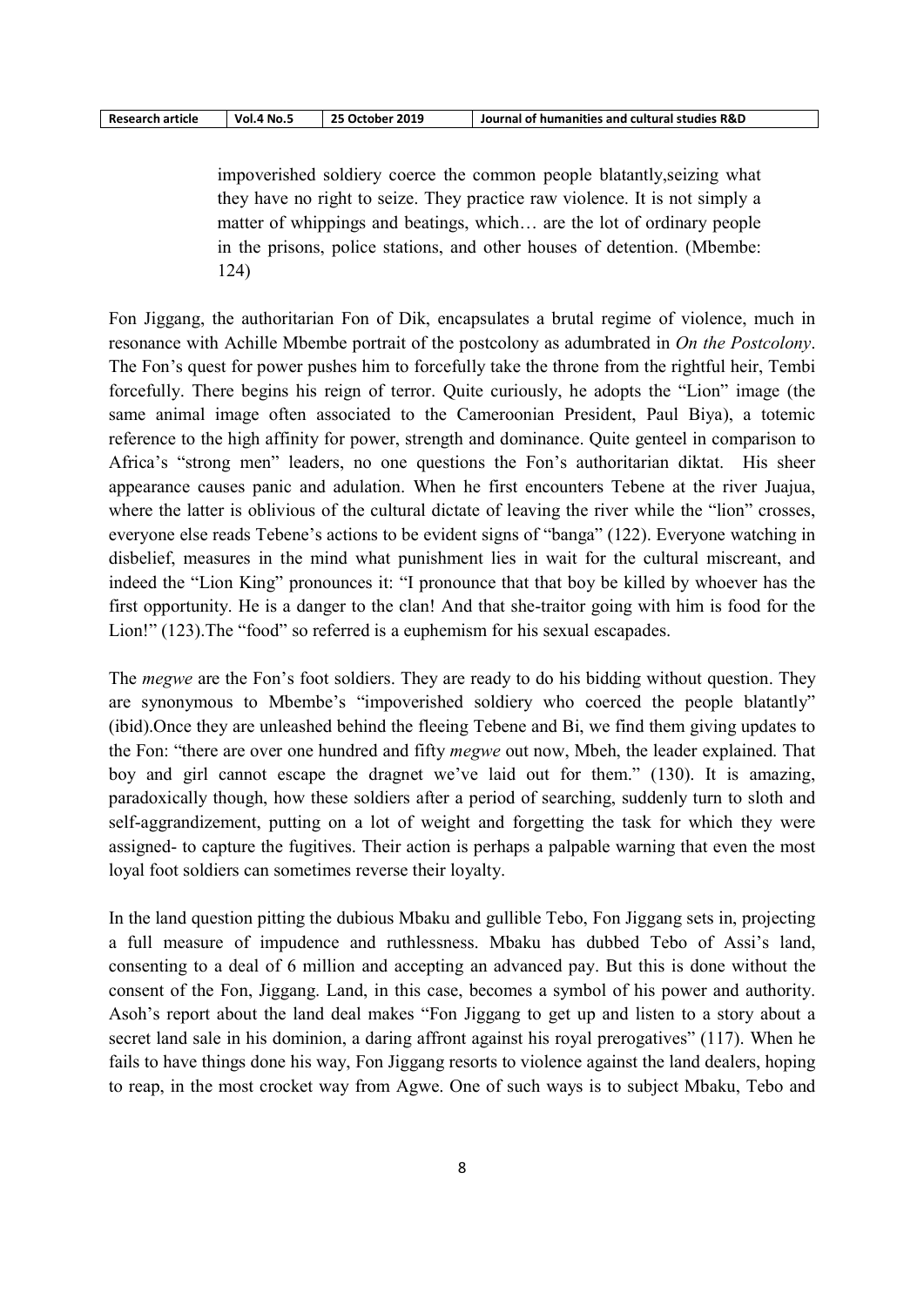| <b>Research article</b> | 4 No. .<br>Vol.4 | 25 October 2019 | Journal of humanities and cultural studies R&D |
|-------------------------|------------------|-----------------|------------------------------------------------|
|-------------------------|------------------|-----------------|------------------------------------------------|

Mbayam to claustrophobic existence by locking them up in the Palace despite the warnings of Tegum. His prisoners are described in the following graphic terms:

The men looked ragged, sleepy and weary, not having a bath for over a week. Their eyes were red and coated with conjunctivitis. Their feet arched and smarted from the pain of several sessions of lashing. They felt their nerves shrink as they saw the Fon himself loom into the view. Why another session of beating when the morning dose still smarted…it was always at night when the Fon and his thugs came to beat confessions out of them. (216)

The Fon, like any authoritarian that Africa is awash with, subjects citizens to the most callous abuse of basic civil rights: beating to extract confessions, and repeatedly too. His justification of "raw violence" (Mbembe, ibid) is simply that he feels slighted and does not get the necessary financial gain he would have loved to. Like any dictatorship, though, the end is always messy. When, in a hasty judgment he fleetingly refers to Mbayam as a "cockroach" (155), the authorial voice laments "that threat was typical of the vector that fallen leaders followed, describing their opponents as cockroaches and other inimical creatures but ending up as such" (ibid).

At the end of the day, The Teken, a group of octogenarian elders who take weighty decisions meet to "consider Jiggang's way of life" (213). Jiggang remains intransigent to the very end, trying to extort money from Agwe and fighting his way in the grip of law enforcement officers but finally dying, ignominiously, in the process. Many are the Jiggangs of the world who end their reign of official violence in ignominy. One reads Jiggang's personality and actions as a satirical jab at bad leadership and punitive violence, which often ends, in the words of Ngugi, with the people's purification of evil through the imperatives of struggle. It is worthy of note that at the moment of writing this article, former Sudanese strong man President, Omar al Bashir, was appearing in court behind a cage, for orchestrated violence and corruption in officialdom, after his 30 years tenure as President of Sudan.

# iv) Argument and Rhetoric in the service of the fight between Good and Evil

One of the remarkable aspects of The Immortal Seed, a testimony to the author's mastery of craft, is his ability to play with simple logical arguments and rhetorical devices. These involve an often high sense of wit, mastery of anecdotes with the overall impact that there is suspense, ironical twists, humor, heightened conflict and eventual resolution. The actions of Mbaku, Fon Jiggang and Tebene's closing speech particularly elucidate this view.

In Lane Cooper' s introductory remarks to his study of *The Rhetoric of Aristotle*, the scholar writes that "…a narrative poem or a drama is entirely made up of speeches; in the act of composition, then, the epic or dramatic writer, or the novelist, must constantly use the art of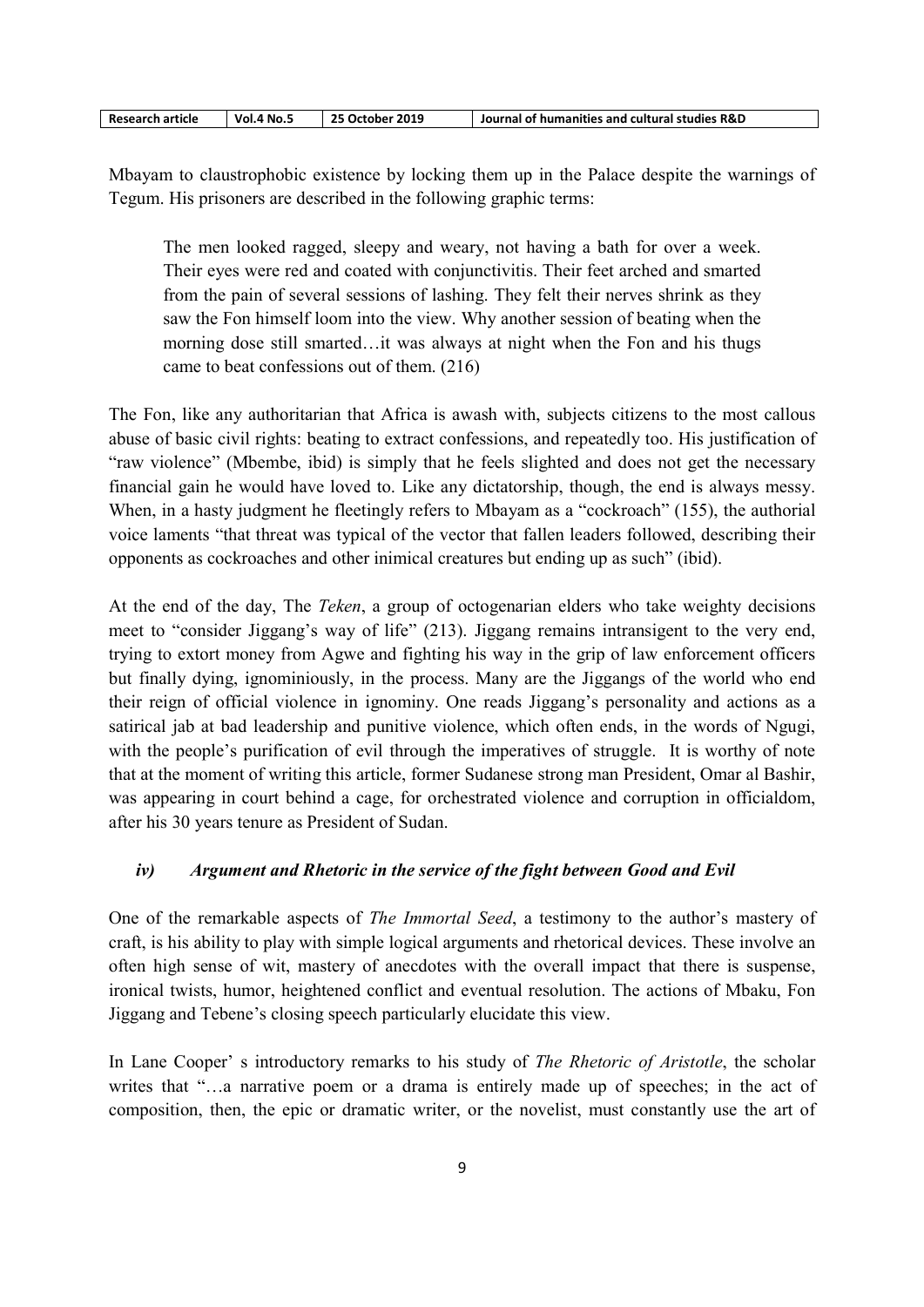| <b>Research article</b> | <b>Vol.4 No.5</b> | 25 October 2019 | Journal of humanities and cultural studies R&D |
|-------------------------|-------------------|-----------------|------------------------------------------------|
|-------------------------|-------------------|-----------------|------------------------------------------------|

rhetoric" (xviii). Seen in this way, the creative writer is constantly in the process of using speeches, arguments to frame dialogues in ways that slant opinions and shape views. This could be to win the heart of an individual or shape general public opinion as in the case of public speaking where the power of rhetoric can whip up, admonish or calm sentiments. In Western epistemology, Aristotle is generally credited as the father of the argument and rhetoric. He defined rhetoric as "the faculty, (power), of discovering in the particular case what are the available means of persuasion" (6). Taken this way, Aristotle considered that the end product of rhetoric was to persuade a listener or a group of listeners to see with the speaker. He distinguished three aspects of the Rhetoric, namely:

deliberative, forensic, and epideictic. (Respectively)… i) speeches of counsel or advice (deliberation)- as political speeches addressed to an assembly or to the public on questions of State, but also a speech addressed to an individual ii), judicial speeches used in prosecution and defense iii) panegerical or declamatory speeches in the nature of an exhibition or display, - eulogies in general, speeches of praise. (160)

These distinctions have often been used by writers to achieve different rhetorical objectives. Mark Antony's funeral oration in Julius Caesar is an obvious example of an epideictic speech, one that praised the fallen Caesar but ended in arousing the Plebeians in radical protest and revolt.These three forms of rhetoric often overlap, however.

The Afrocentric scholar, Molefi Kete Asante, has made a distinction between Western rhetorical and communicative acts and those typically African. In The Afrocentric Idea, Asante writes that

…conventional rhetorical theory is not universal; in practice and evaluation, traditional rhetoric is bound to Western Society. For example, Cicero's De Inventione and Aristotle's Rhetoric create a special perspective on discourse that in and of itself is no problem. The problem arises when those products are seen as a standard for the rest of the world. …Humans who interact vocally with others for purposes of achieving cooperation have certainly existed in Africa much longer than in Europe or Asia. (62)

Asante's study of the African speech act is elaborate and succinct, conceived from the background of black liberation struggle. That is why the scholar lengthily challenges the aspects of "rhetorical dictatorship" (32), often challenging the people who feel oppressed by rhetorical captivity to rise in protest. It is with this blend, of Western and African communicative speech acts that Kenneth Usongo, in his article: "The Force of Argument and the Argument of Force: A Study of the Rhetoric of Achamba and Abaago in Shadrach Ambanasom's Son of the Native Soil" adopts a complementary strategy by using both Western and African communicative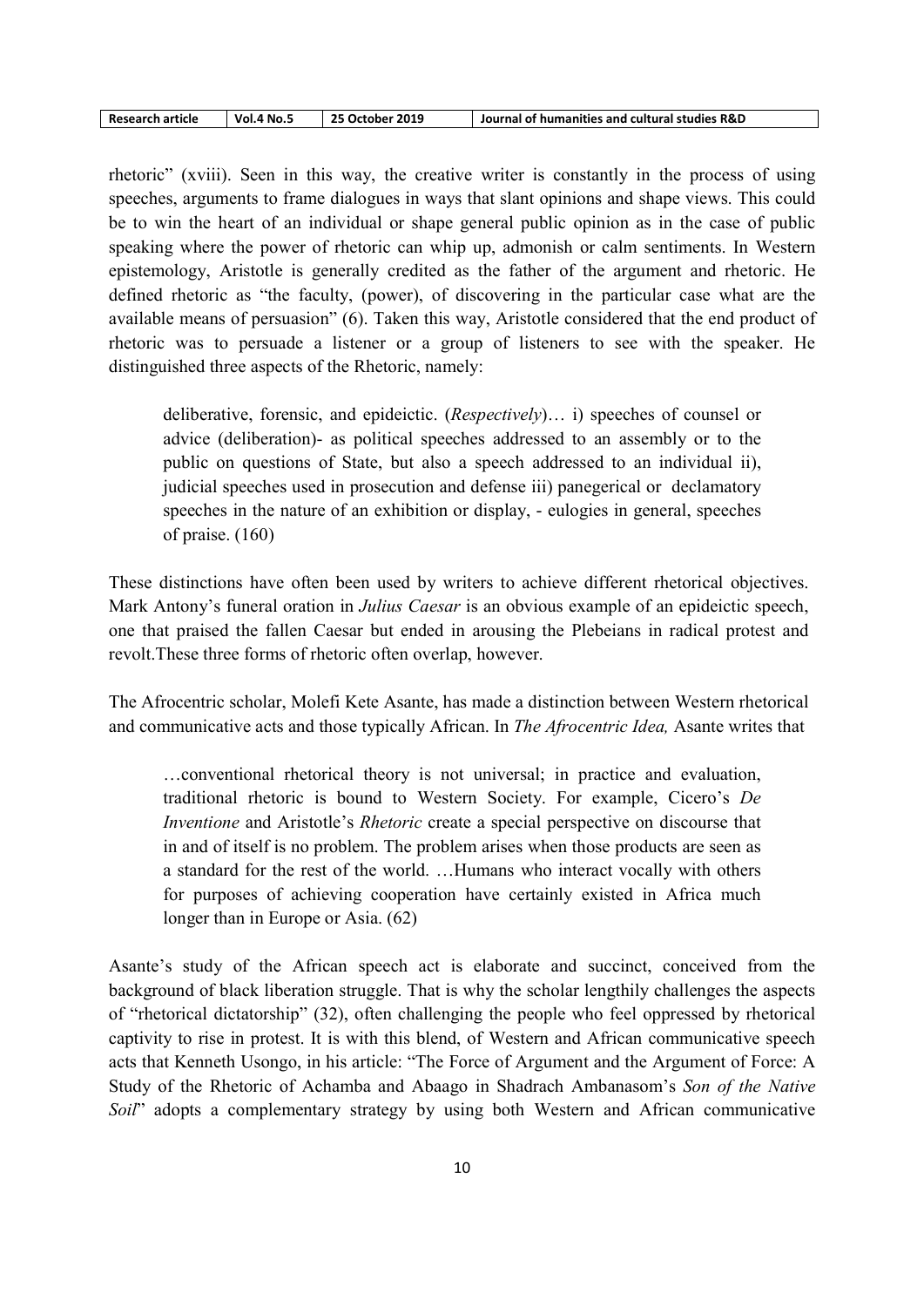| 25 October 2019<br><b>Research article</b><br>Vol.4 No._ | Journal of humanities and cultural studies R&D |
|----------------------------------------------------------|------------------------------------------------|
|----------------------------------------------------------|------------------------------------------------|

speech acts. In his words:"By adopting Afrocentric and Western theories of discourse as a theoretical framework, my study of the rhetoric of Ambanasom's protagonists will beenriched because this critical lens will bring to my argument a dynamic interplay, rather than anessentialist attitude, as I further explore the multifaceted nature of Achamba and Abaago." (2)

A similar picture is visible in The Immortal Seed.

Mbaku, a retired "CDC Misselele Rubber Plantation" (39) worker, is generally cunning and corrupt, but he is endowed with a flair for logical arguments and oral presentation that gets his listener/audience lured to his evil agenda. Once the idea of the sale of Assi's abandoned land dawns on him, for which Tebo has custody and needs to be convinced, Mbaku slips into Tebo's house in the early hours of dawn and summons his witty rhetorical skills to play on Tebo's gullible psyche. He claims to have more sympathy for Tebo over the intractable land case than his friend can understand. Hear him: "I have not slept since the last time we were in court. This land is like frontal headache to your brother. He doesn't want it; so he is transferring it onto you. Should family inheritance become headache"? (42). Worthy to note is that he ends his sympathy for Tebo with a rhetorical question, wondering why his bosom friend should pine over what the owner, Assi, certainly doesn't care about. What is more, he tells Tebo that "I have not been sleeping. I have been working for you and your brother. If you don't thank me for the tiger I have startled into your trap, you'll never have anything all your lives to be grateful for..." (43). Mbaku knows he has a bargain worked out with Agwe, but at the same time must not show over indulgence to Tebo. It is just this approach that pushes Tebo to pronounce just what Mbaku wanted to hear: "bring me one million and do whatever you like with the land" (46). This is just where Mbaku pounces, having played on the begrimed psyche of the gullible listener, Tebo. A deal reached at 6 million with Agwe has now been worked out for one million. This is a show of wit, tact and logical presentation albeit for evil motives.

But no sooner has Mbaku settled down to enjoying his booty than the deal flops. Tebo's family is no longer interested in the land sale! And behold Agwe has been aroused to hostility with Fon Jiggang's confrontation. Frantically, he now wants a legal document for money he earlier handed to Tebo concerning the land deal. When he confronts Tebo, infuriated, the latter once again summons his rhetorical gift, thanks in part to "...his many hours spent in the Gwofon courtroom" (148). It is in these court rooms that he learned the skills of prosecution and defense, and is able to find his way out of many legal tight corners doggedly. Agwe asks him: "Can we sign the papers now?" His response: "Yes, it will be alright…but you can see that the neighbors will not be there to make the document look genuine. ...he had seen many people, like Agwe lose cases because of many omissions….he could clearly see himself gaining the upper hand over Agwe if he continued to blunder in like manner" (149). Tebo is a master in the manipulation and distortion of facts while Agwe, the rich business man is tactless. When Agwe insists that a legal document be established as proof of money earlier paid, Tebo knows that logical arguments may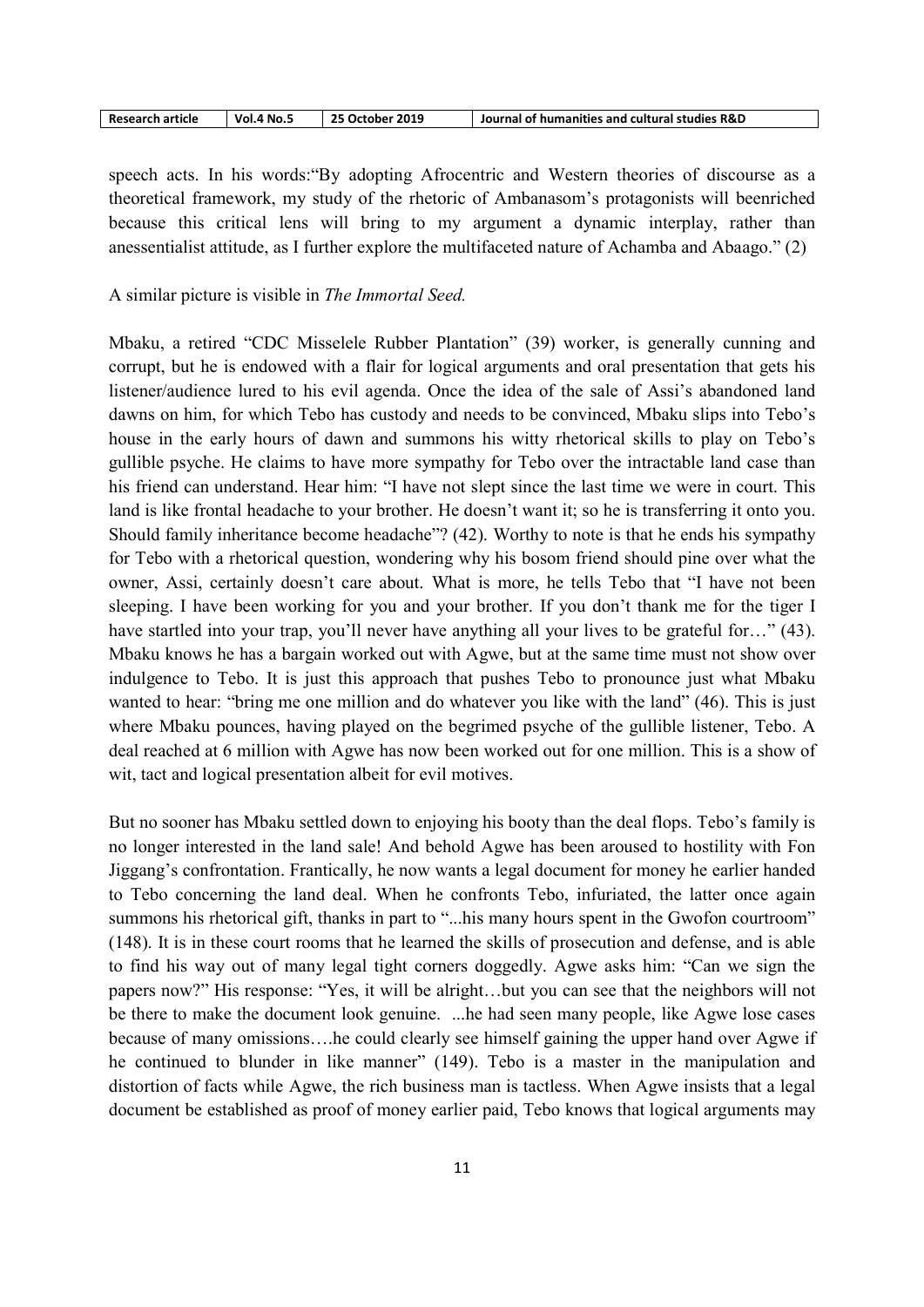| <b>Research article</b> | <b>Vol.4 No.5</b> | 25 October 2019 | Journal of humanities and cultural studies R&D |
|-------------------------|-------------------|-----------------|------------------------------------------------|
|-------------------------|-------------------|-----------------|------------------------------------------------|

be running out of sight for him, but again he presses his point: "why don't you call one of your people outside to be witness to what you want us to do…it is not good to do things without witnesses" (149). This strategic thinking gets to conceivable limits; even for him and this is where he momentarily conceives the argument of force rather than the force of argument. Mbaku momentarily raises the false alarm and creates the picture of a victim under attack by a "nyongo man" (151), from Mankon. "You come from Mankon to beat an innocent man in his house?" (150), Mbaku asks, rousing his entire household to confront Agwe who later flees. Hence where his verbal tactical skills fail him, Mbaku turns to the argument of force turning the hunter to the hunted.

With Fon Jiggang, however, his tactical flair soon hits the rocks. Jiggang's rhetorical postures rest mostly on dictatorial edicts, lending credence to Molifi Kete Asante's view that "rhetorical condition, therefore, is not an illusionary concept; it is the source of subtle machinations of power and manipulations of words." (24) When Jiggang summons the beleaguered Mbaku over the land question, his rhetorical pronouncements are cut and dried. This brief interlocution elucidates:

Mbaku, the Fon called…it is your secret dubious land pact that has generated this chaos. I give you one last chance: did you or did you not go into negotiation to sell land to Agwe whose car your wife and children battered the other day? …You may choose not to speak; refusing to choose is a choice! The Fon said after waiting briefly for Mbaku to speak in vain. Mbeh: '…Agwe's car was battered for a reason different from the one you are suggesting.' Yes, Mr. Lawyer of Gwofon, the Fon commented derisively. Sentence: You will sign a paper, declaring how much money you received from Agwe, if not; I shall transfer you to the government Guard Room in Gwofon, first thing in the morning! (156)

This threat, compounded with beatings, produces an immediate effect on Mbaku. These are two malevolent individuals at play; the one using his distinctive skills of speech to defraud, the other using his position of traditional high authority and power to extort and punish. These dark forces of evil manipulation, Jiggang, and Mbaku in this case, all die ignominiously.

The person, who best taps into his budding rhetorical skills to unite and build, is Tebene who becomes Fon Mbezuboh II following the death of Jiggang after fist fighting in the Palace. Arthur L Smith has noted that "The degree and intensity of the generating response to the speaker largely depend on the speaker's reputation, style, and development of his ideas, as well as on his manner of delivery" (63). Young Tebene, the erstwhile rebellious individual, has warmed the hearts and minds of Dik, post-Jiggang whose era reduced the people to live in permanent fear, characteristic of a dictatorship. When, on the day he is officially made Fon, Tebene rises to speak, "…he greeted the people in Menemo. Then he addressed them in English. His tempo was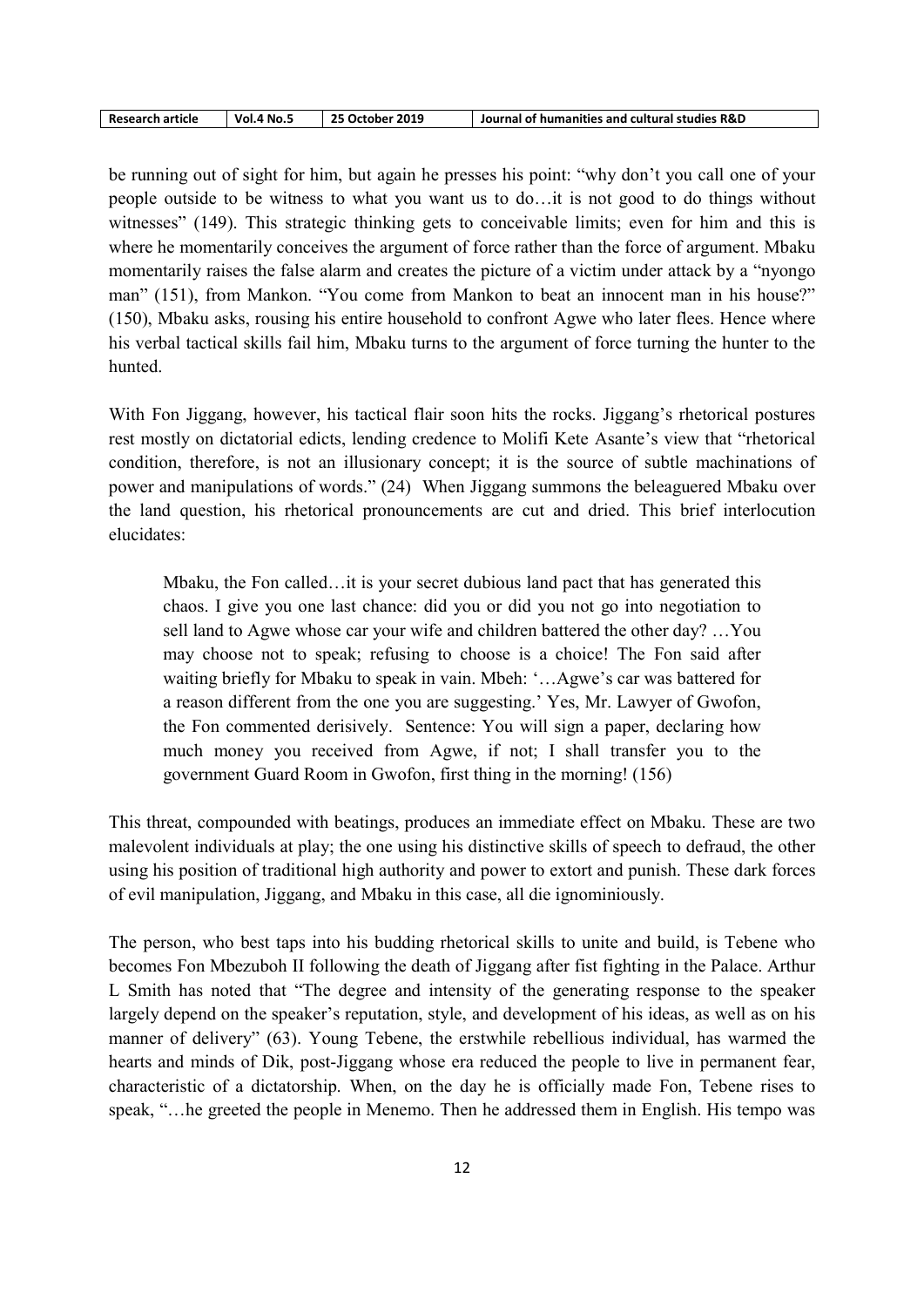| <b>Research article</b> | Vol.4 No._ | 25 October 2019 | Journal of humanities and cultural studies R&D |
|-------------------------|------------|-----------------|------------------------------------------------|
|-------------------------|------------|-----------------|------------------------------------------------|

calculatedly slow, drawing attention to his statements and gestures" (243). By this approach, he psychologically rallies the people to his speech, his paralinguistic features all playing to lure his audience to his message. Tebene shows a mastery of his audience, a remarkable feature in rhetorical delivery. From the various delegations sent in, the "Mbororo Brethren", "all the Medik", as well as the "white friends" (224), everyone feels summoned to the task of building a new community; one of freedom, peace and unity. When he delves into the anecdote of a family that was careless with its inheritance, and had to pick back its broken-self image, he is displaying an understanding of the lore of the land, buttressing his message so eloquently. No doubt, "the elders nodded at the young man's encapsulation of wisdom and inwardly congratulated themselves on the fortunate turn of events" (246). Thanks to this mastery of rhetorical skills, Tebene succeeds in setting the atmosphere that recreates the history and the democratic principles of Dik.

## **CONCLUSION**

This paper set out to demonstrate that Tah Protus, in The Immortal Seed, employs varied narrative strategies to tell the story of Dik, a community the paper suggests could be a microcosm of nascent African democracies, of which Cameroon, the author's background, is a good example. Of this "blend of stylistic sophistication" (Alembong: 2015, xx), violence, argument and rhetoric are used to engage the reader. It is through these narrative strategies, among others, that the themes of political repression, corruption and greed are made visible. Through these aspects, also, a new society is ushered in.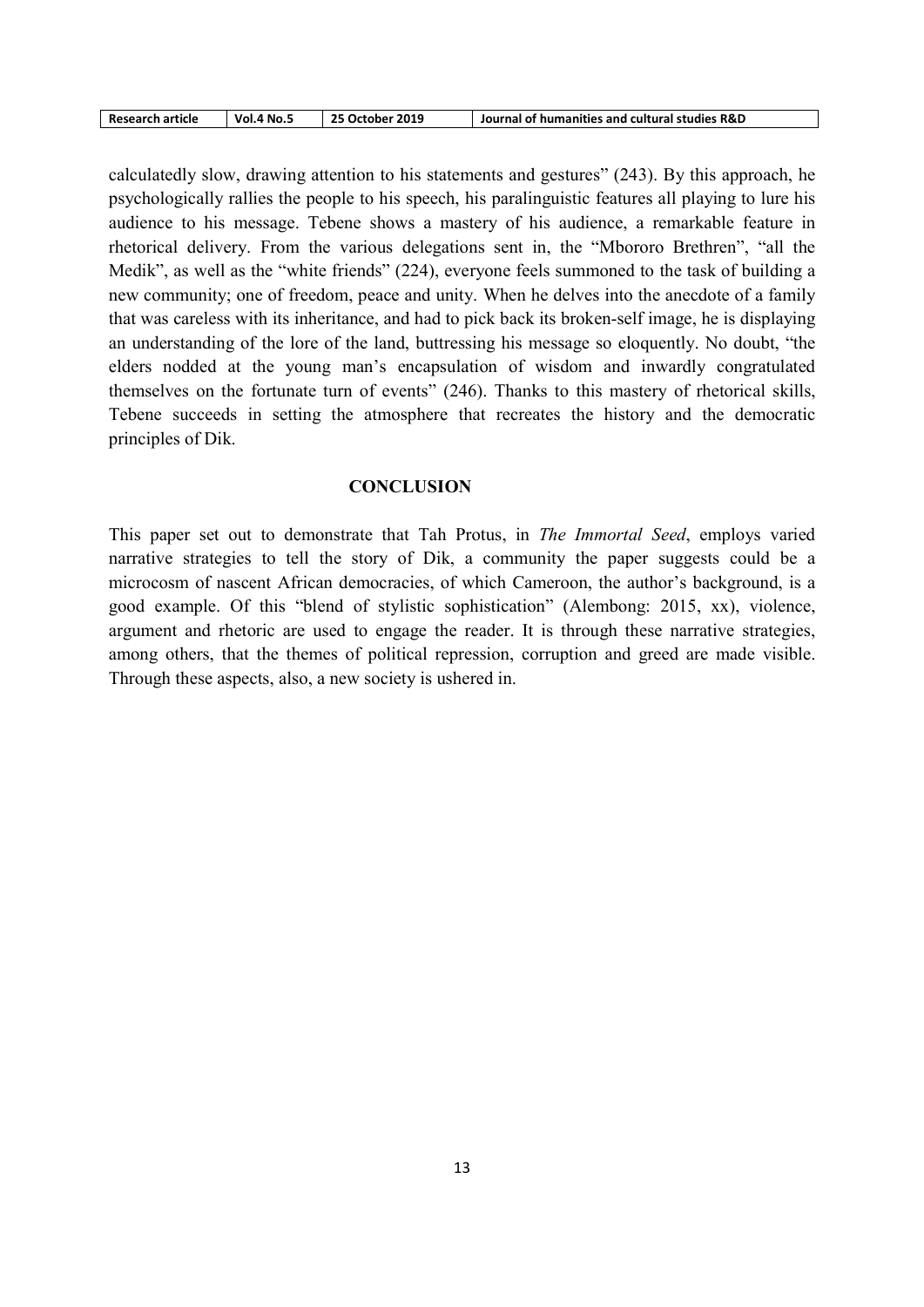| <b>Research article</b> | <b>Vol.4 No.5</b> | 25 October 2019 | Journal of humanities and cultural studies R&D |
|-------------------------|-------------------|-----------------|------------------------------------------------|

#### WORKS CITED

- Ambanasom, Shadrach. The Cameroon Novel of English Expression. Bamenda: Agwecams Printers, 2007. Print.
- Asante, Molefi Kete. The Afrocentric Idea: Revised and Expanded Edition. Temple University Press. 1998. Print.
- Besong, Bate. "TheAnglophone Cameroon Writer Comes of Age Under the Biya Sky". www.batebesong.com. Consulted: 15/08/2019
- Bronowski, J. and Bruce Mazlish. The Western Intellectual Tradition. English Penguin Books Limited, 1970.
- Cooper, Lane. The Rhetoric of Aristotle: An Expanded Translation with Supplementary Examples for Students of Composition and Public Speaking. New Jersey: PRENTICE HALL INC, Englewood Cliffs. 1960. Print

Jick, Henry and Ngeh Andrew. "The Moral Concept of Violence in African Literature: Bole Butake's Vision in Lake God and And Palmwine Will Flow." Foluke Ogunleye (Ed) Humanities Review Journal. Ibadan: Humanities Research Forum. 2002. Print.

- Mbembe, Achille. On the Postcolony. Berkeley: University of Columbia Press. 2001. Print
- Ngwane, George. The Cameroon Condition. Yaoundé: MIRACLAIRE PUBLISHING LLC. 2012. Print.
- Nyamndi, George. "Prospective Commitment in African Literature." Nordic Journal of African Studies (4): 566–578 (2006). Print.
- Ngeh, A. "Socialist Realism and the Dialectics of Violence in Anglophone Cameroonian Drama: Bate Besong and Bole Butake's Dramatic Vision". In Lakshmi Krishhan, Bhavatesh Guru et al. (Eds).Creative Forum, New Dehli. 2012. Print.
- Protus, Tah. The Immortal Seed. Bamenda: Ripple Publishers Cameroon, 2015. Print.
- Teke, Charles Ngiewih. "The Vulnerability of Imperial Language as a Transformational Tool in Postcolonial Transcultural Discourse." Academic Journal of Interdisciplinary Studies MCSER Publishing, Rome-Italy Vol 2 No 3 November 2013. 71-81. Print.
- ---Critical perspectives on Mathew Takwi's fire on the mountain: Showcasing Cameroon Anglophone Literary Fertility".Intersections: Vol.2; No1; July/August2014.Research Journal of English Language and Literature (RJELAL): A Peer Reviewed International Journal. 1.3. 2013. 128-135. Print.
- Usongo, Kenneth. The Force of Argument and the Argument of Force: A Study of the Rhetoric of Achamba and Abaago in Shadrach Ambanasom's Son of the Native Soil. Transnational Literature Volume 6, no. 2May 2014. Print.
- Wa Thiongo'o, Ngugi. Homecoming. London: Heinemann, 1972. Print

--- Writers in Politics. London: Heinemann. 1981. Print.